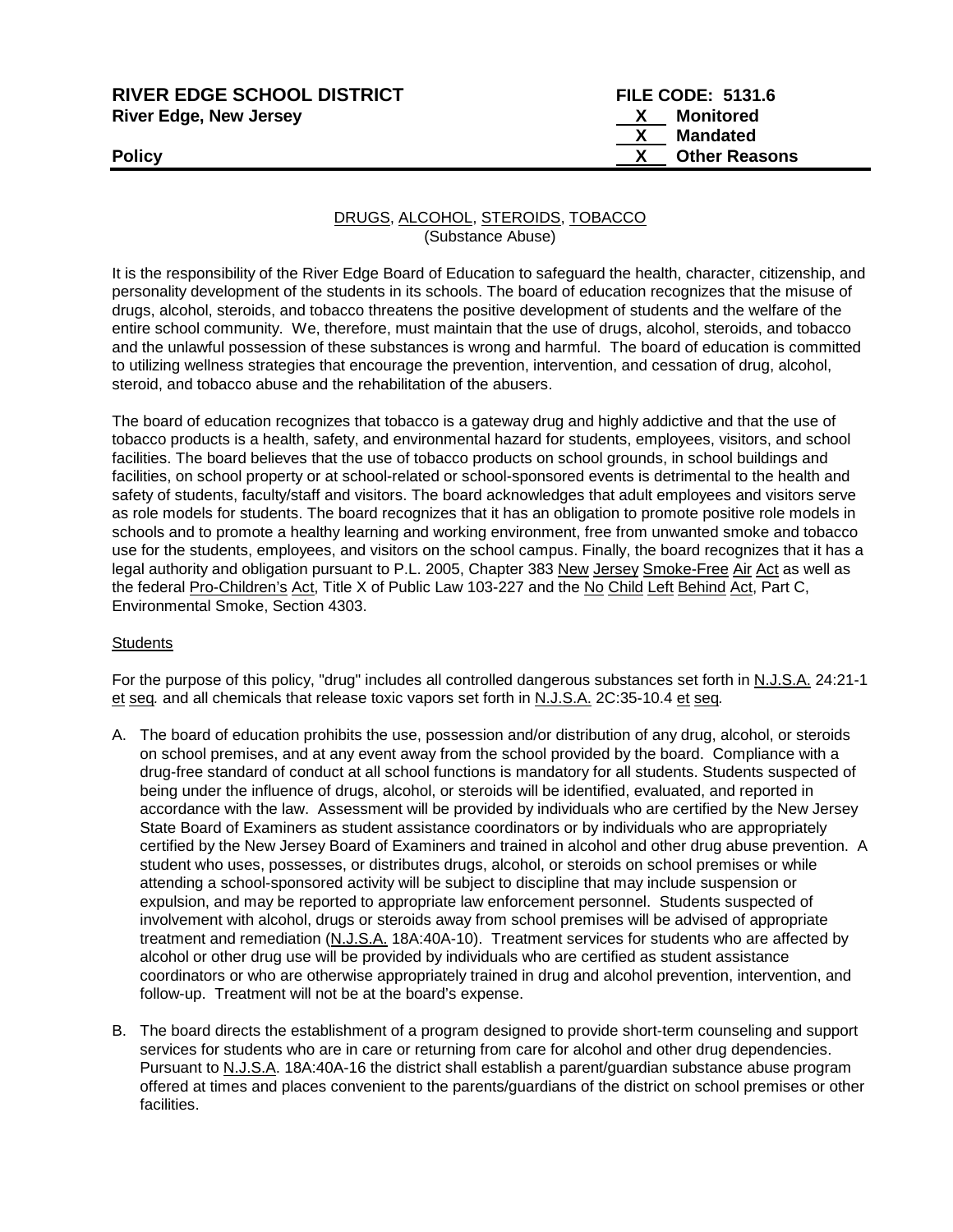# Enforcement of Drug-Free School Zones

The board of education recognizes its responsibility to ensure continuing cooperation between school staff and law enforcement authorities in all matters relating to the use, possession, and distribution of controlled dangerous substances and drug paraphernalia on school property. The board further recognizes its responsibility to cooperate with law enforcement authorities in planning and conducting law enforcement activities and operations on school property. The board shall, therefore, establish a formal Memorandum of Agreement with the appropriate law enforcement authorities and set forth the following policies and procedures after consultation with the county prosecutor and approval by the executive county superintendent of schools. The Memorandum of Agreement shall be consistent with the *Uniform State Memorandum of Agreement Between Education and Law Enforcement Officials*.

# Law Enforcement Liaison

In order to ensure that such cooperation continues, the board directs the superintendent to designate a school district liaison(s) to law enforcement agencies and to prescribe the roles and responsibilities of the school liaison(s). Such assignment shall be in accordance with the district's collective bargaining agreement, if applicable.

# Undercover Operations

The board hereby recognizes that the superintendent may request that law enforcement authorities conduct an undercover operation in the school if he/she has reason to believe that drug use and/or drug trafficking is occurring in the school and that a less intrusive means of law enforcement intervention would be ineffective. The board hereby authorizes the superintendent to request such intervention under these circumstances. The board recognizes that the superintendent is not permitted to ask the board's approval for his/her action and is not permitted to discuss any aspect of the undercover operation until authorized to do so by law enforcement authorities.

The board recognizes that law enforcement authorities may contact the superintendent to request that an undercover operation be established in a district school. The board recognizes that the superintendent is prohibited from discussing the request with the board. The board hereby authorizes the superintendent to act upon any such request in the manner that he/she determines is in conformity with the law and the Attorney General's Executive Directive 1988-1 and that is in the best interests of the students and the school district.

The board directs the superintendent and school principal to cooperate with law enforcement authorities in the planning and conduct of undercover school operations. The superintendent, principal, or any other school staff or district board member who may have been informed about the undercover operation is required to immediately communicate information to the county prosecutor or designee if the integrity of the undercover school operation has been compromised in any way.

At the completion of an undercover operation in a school, and with the consent of the appropriate law enforcement authority, the superintendent shall report to the board regarding the nature of the operation, the result of the operation, and any serious problems encountered during the operation.

#### Summoning Law Enforcement Authorities onto School Property for the Purpose of Conducting Investigations, Searches, Seizures, and Arrests

Any school employee who has reason to believe a student(s) or a staff member(s) is using or distributing controlled dangerous substances, including anabolic steroids, or drug paraphernalia on school premises shall bring that information to the school principal who, in turn, shall report same to the superintendent. The superintendent shall immediately report that information to the appropriate law enforcement agency. If, after consultation with the law enforcement official, it is determined that further investigation is necessary, the superintendent will cooperate with the law enforcement authorities in accordance with the law and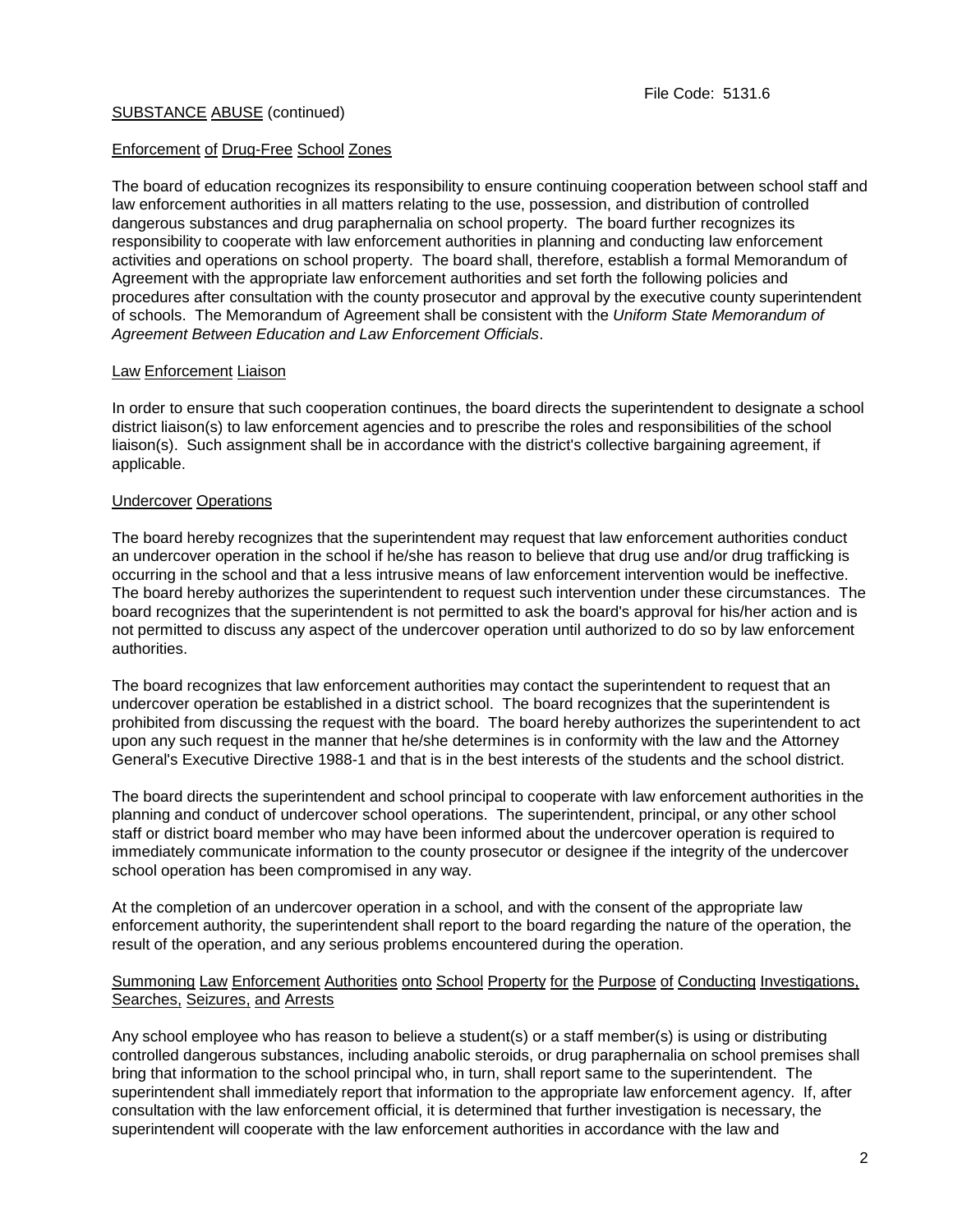administrative code. He/she will provide the officials with a room in an area away from the general student population in which to conduct their law enforcement duties. If law enforcement officials do not choose to investigate the incident, the superintendent may continue the investigation to determine if any school rules have been broken and whether any school discipline is appropriate.

If an arrest is necessary, and no exigent circumstances exist, the superintendent and staff will cooperate with the law enforcement officials and provide them access to the office of a school administrator or some other area away from the general student population. Every effort shall be made to enable law enforcement personnel to carry out the arrest in a manner that is least disruptive to the educational environment. The superintendent or the principal shall immediately notify the student's parent/guardian whenever a student is arrested for violating any laws prohibiting the possession, use, sale, or distribution of any controlled substance or drug paraphernalia.

Whenever the police have been summoned to a school building by the superintendent, the superintendent shall report the reason the police were summoned and any pertinent information to the board at its next regular meeting. If confidentiality is required, the report shall be made in executive session.

#### Student Searches and Securing Physical Evidence

The principal or his/her designee may conduct a search of a student's person or belongings if the search is necessary to maintain discipline and order in the school, and the school official has a reasonable suspicion that the student is concealing contraband. All searches and seizures conducted by designated school staff shall comply with the standards prescribed by the United States Supreme Court in State in re T.L.O. 94 N.J. 331 (1983), reversed on other grounds, New Jersey v. T.L.O*.* 569 U.S. 325 (1985) and the New Jersey School Search Policy Manual.

If, as a result of the search, a controlled dangerous substance or drug paraphernalia is found, or if a controlled dangerous substance or drug paraphernalia is by any means found on school property, the individual discovering the item or substance shall immediately notify the building principal; the principal shall immediately notify the superintendent who shall immediately, in turn, notify the appropriate law enforcement agency. The principal shall ensure that the controlled or dangerous substance and/or drug paraphernalia is labeled and secured in a locked cabinet or desk until law enforcement officials pick it up. The principal shall then contact the student's parents/guardians to inform them of the occurrence.

Whenever law enforcement officials have been called into the school, and a search of a student's person or belongings is necessary, or an interrogation is to be conducted, the superintendent shall request that the law enforcement officials conduct the search, seizure, or interrogation.

# Police Presence at Extracurricular Activities

The superintendent is hereby authorized to contact the appropriate law enforcement agency and arrange for the presence of an officer(s) in the event of an emergency or when the superintendent believes that uniformed police presence is necessary to deter illegal drug use or trafficking or to maintain order or crowd or traffic control at a school function.

# Resolving Disputes Concerning Law Enforcement Activities

The board authorizes the superintendent to contact the chief executive officer of the law enforcement agency involved with any dispute or objection to any proposed or ongoing law enforcement operation or activity on school property. If for any reason the dispute or objection is not satisfactorily resolved with the chief executive officer of the agency, the superintendent shall work in conjunction with the county prosecutor and, where appropriate, the division of criminal justice to take appropriate steps to resolve the matter. Any dispute that cannot be resolved at the county level shall be reported to the board and shall be resolved by the attorney general whose decision will be binding.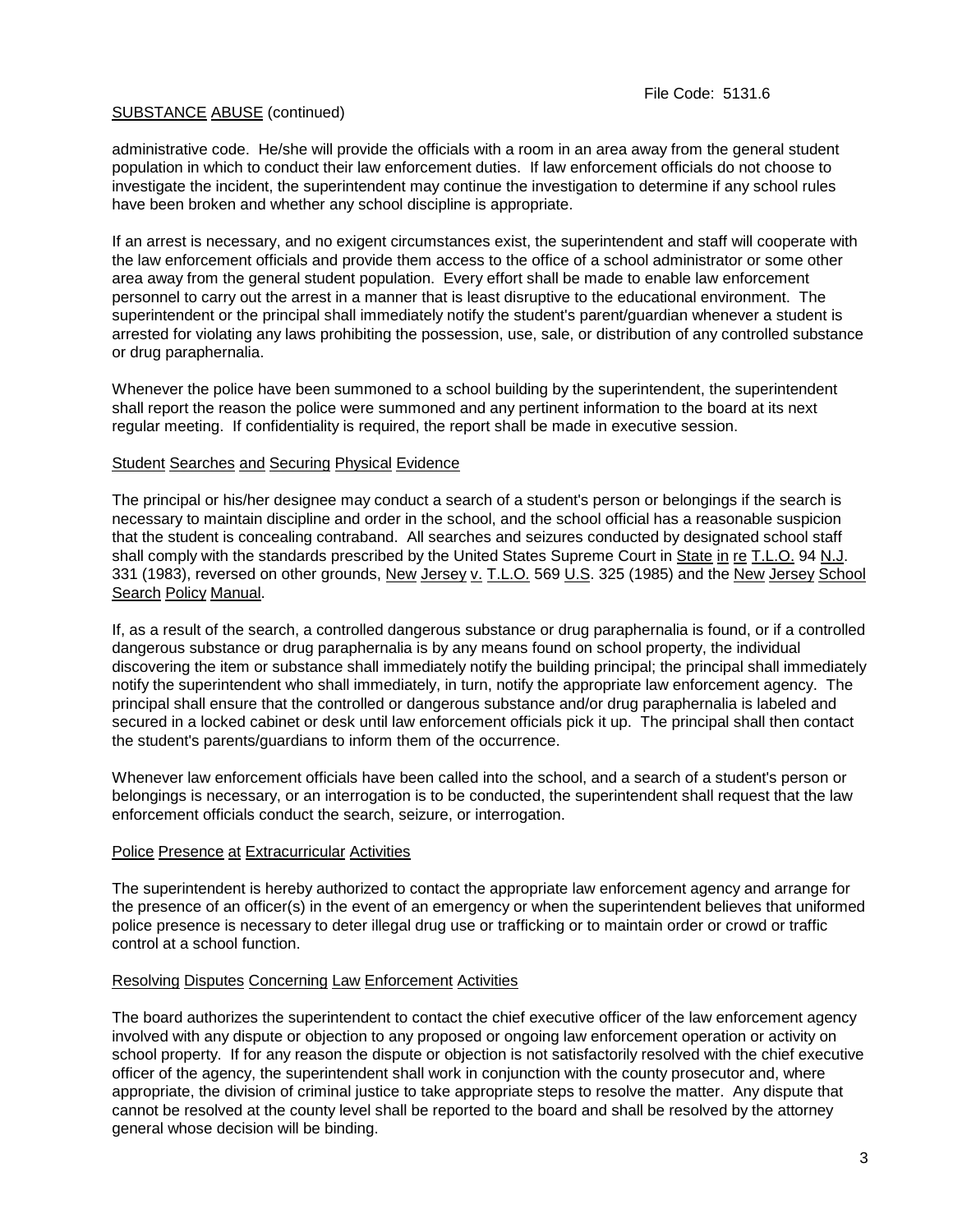### Confidentiality of Student Involvement in Intervention and Treatment Programs

Nothing in this policy shall be construed in any way to authorize or require the transmittal of any information or records that are in the possession of a substance-abuse counseling or treatment program including, but not limited to, the school district's own substance abuse programs. All information concerning a student's or staff member's involvement in a school intervention or treatment program shall be kept confidential. See 42 CFR 2 and N.J.A.C. 6A:16-6.5.

#### Tobacco

Tobacco use is now recognized as a chronic disease and public health hazard. Tobacco use is associated with conditions such as heart disease, emphysema, asthma, high blood pressure, diabetes, and many other chronic diseases. The most effective strategy for discouraging tobacco use by young people is a wellness strategy that supports prevention, intervention, and cessation.

- A. Tobacco Use and Possession
	- 1. No student, faculty/staff member or school visitor is permitted to use any tobacco product or electronic smoking device:
		- a. In any building, facility, or vehicle owned, leased, rented or chartered by the district;
		- b. On any school grounds and property—including athletic fields and parking lots—owned, leased, rented, utilized (e.g., adjacent parking lots)or chartered by the board of education;
		- c. At any school-sponsored or school-related event on-campus or off-campus (e.g., field trips, proms, sporting events off campus, etc).
	- 2. In addition, school district employees, school volunteers, contractors or other persons performing services on behalf of the school district (e.g., bus drivers) also are prohibited from using tobacco products at any time while on duty in accordance with their contracts or in the presence of students, either on or off school grounds.
	- 3. Further, no student is permitted to possess a tobacco product while in any school building, while on school grounds or property or at any school-sponsored or school-related event, or at any other time that students are under the authority of school personnel.
- B. Definition of Tobacco Products, Tobacco Use, and Electronic Smoking Device

For the purposes of this policy:

- 1. "Tobacco product" is defined to include but is not limited to cigarettes, cigars, blunts, bidis, pipes, chewing tobacco and all other forms of smokeless tobacco, rolling papers and any other items containing or reasonably resembling tobacco or tobacco products (excluding quit products);
- 2. "Tobacco use" includes smoking, chewing, dipping, or any other use of tobacco products;
- 3. "Electronic smoking device" means an electronic (vaping)device that can be used to deliver nicotine or other substances to the person inhaling from the device, including, but not limited to, an electronic cigarette, cigar, cigarillo, or pipe.
- C. Signage

Signs will be posted in a manner and location that adequately notify students, faculty/staff and visitors about the Comprehensive Tobacco-Free School Policy.

D. Compliance for Students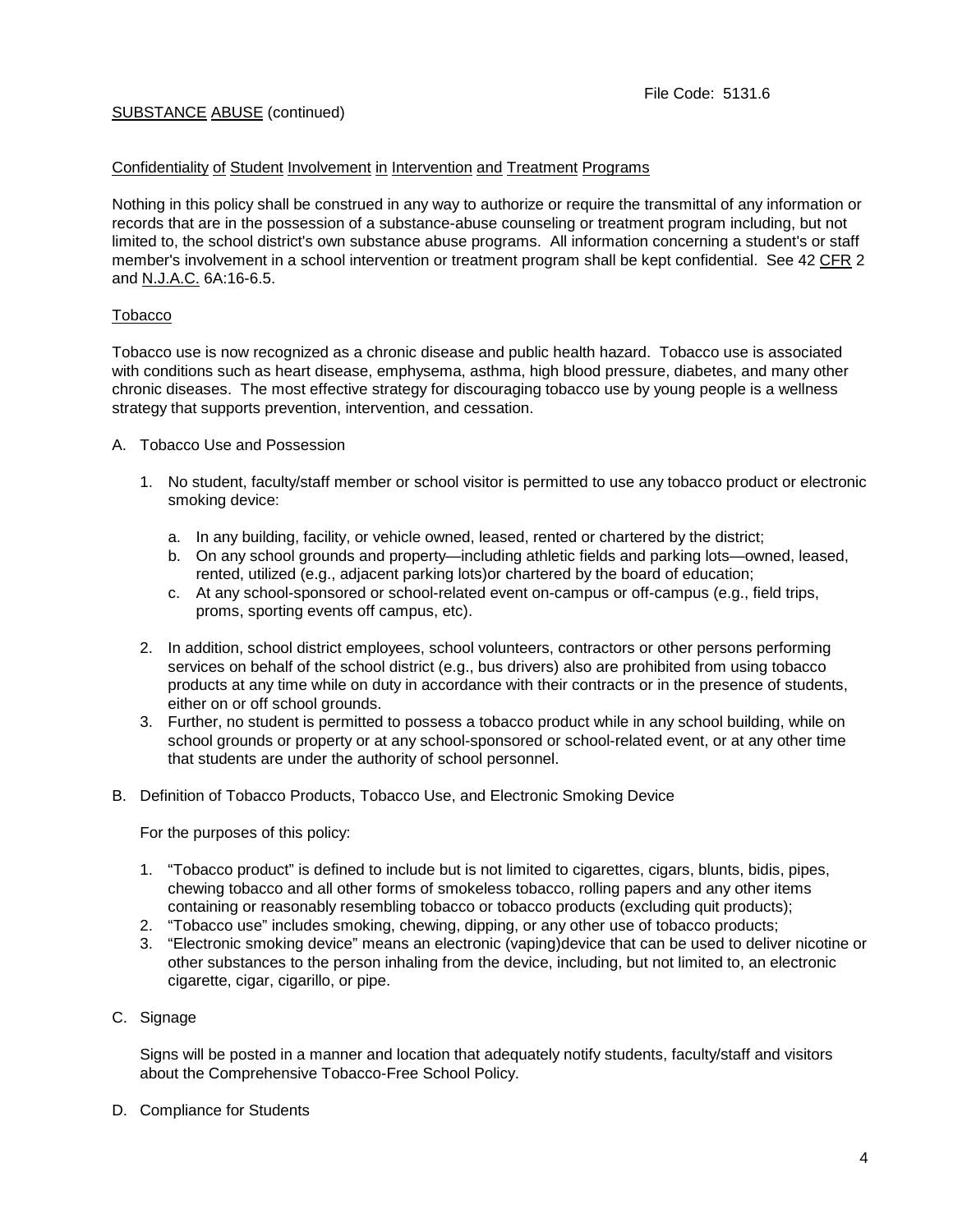In recognition that tobacco use is a public health issue and that tobacco is a gateway drug and highly addictive, the board of education recognizes that intervention rather than punishment is the most effective way to address violations of this policy. Students who violate the school district's tobacco-use policy will be referred to the pupil assistance counselors (PAC ,guidance counselor, a school nurse, or other health or counseling services for all offenses for health information, counseling, and referral. The administration will consult with appropriate health organizations in order to provide student violators with access to an Alternative-to-Suspension (ATS) program. The ATS program will provide up-to-date information on the many consequences of tobacco use, offer techniques that students can use to stop tobacco use at school, and provide referrals to local youth tobacco cessation programs.

Parents/guardians will be notified of all violations and actions taken by the school. Schools may also use community service as part of the consequences. Ordinarily, and consistent with a wellness strategy, suspension will only be used after a student has three or more prior violations or has refused to participate in other outlined measures.

#### E. Compliance for Faculty, Staff, and Visitors

As with students, intervention rather than punishment is the most effective way to address adult violations of this policy. Faculty or staff who violate the school district's tobacco-use policy will be referred to the Employee Assistance Program (EAP) or a tobacco cessation program. Employees who repeatedly violate the policy or do not comply with intervention or cessation referrals may be subject to consequences in accordance with district policy and their contract. Visitors using tobacco products will be informed about the policy and asked to refrain while on school property. Visitors who continue to violate the policy will then be asked to leave the premises. Law enforcement officers may be contacted to escort the person off the premises or cite the person for trespassing if the person refuses to leave the school property.

#### F. Opportunities for Cessation

The administration will consult with the county health department and other appropriate health organizations (e.g., American Lung Association, American Cancer Society, etc.) to provide students and employees with information and access to support systems, programs and services (e.g., NJDHSS Quitline 1 866 NJSTOPS (657-8677) and njquitline.org) to encourage them to abstain from the use of tobacco products.

#### G. Prevention Education

The administration will consult with appropriate health organizations to identify and provide programs or opportunities for students to gain a greater understanding of the health hazards of tobacco use and the impact of tobacco use as it relates to providing a safe, orderly, clean and inviting school environment.

#### H. Procedures for Implementation

The administration will develop a plan for communicating the policy that may include information in student and employee handbooks, announcements at school-sponsored or school-related events, and appropriate signage in buildings and around campus. A process that identifies intervention and referrals for students, faculty/staff, and visitors who violate the policy will be created and communicated to all students, faculty/staff and parents.

# I. Faculty Education and Inservice Training

All district personnel shall be alert to signs of alcohol, drug, steroid, and tobacco use by students and shall respond to those signs in accordance with procedures established by the superintendent of schools. The board of education will provide inservice training to assist teaching staff members in identifying the student who uses drugs, alcohol, steroids, and/or tobacco and in helping students with drug-, alcohol-, steroid-,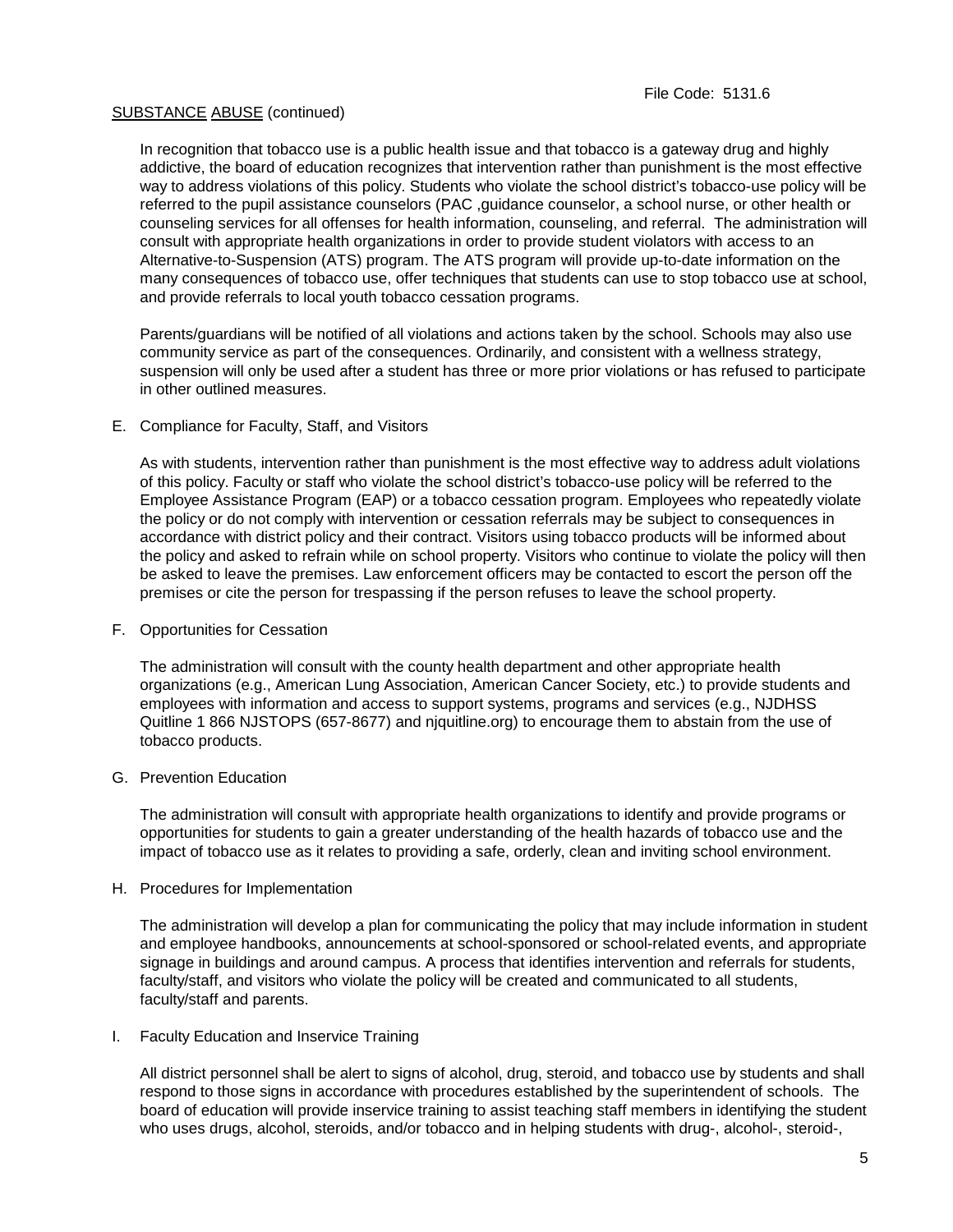and tobacco-related problems in a program of rehabilitation. The superintendent will ensure that all district employees receive annual inservice training to make them aware of their responsibilities in accordance with board policies and N.J.A.C. 6A:16-3.1.

J. Annual Review and Distribution of Policy

The board will review annually the effectiveness of these policies and the Memorandum of Agreement entered into with the appropriate law enforcement agency. As part of this review, the board will consult with the executive county superintendent, local community members, and the county prosecutor's office.

In accordance with N.J.S.A. 18A:40A-10, copies of the policy statement shall be distributed to students and their parents/guardians at the beginning of each school year. Board policy and procedures shall disseminated be annually to all school staff, students and parents through its website or other means (N.J.A.C. 6A:16-4.2).

D. Administrative Regulations

The superintendent may develop administrative regulations for:

- 1. A comprehensive program of drug, alcohol, steroid, and tobacco education;
- 2. The identification and remediation of students involved with drugs, alcohol, steroids, and tobacco;
- 3. The examination and treatment of students suspected of being under the influence of drugs, alcohol, steroids, or tobacco to determine the extent of the student's use or dependency;
- 4. The treatment of students who use, possess or distribute drugs, alcohol, steroids, and tobacco in violation of law or this policy through referral to an appropriate drug/alcohol/tobacco abuse program as recommended by the department of health; and
- 5. The readmission to school and treatment of students who have been convicted of drug, alcohol, steroid, or tobacco offenses.
- E. Reporting and Liability

The superintendent will biannually submit a report utilizing the Student Safety Data System (SSDS) accurately reporting on each incident of violence, vandalism including harassment, intimidation and bullying, and alcohol and other drug abuse within the school district. Any allegations of falsification of data will be reviewed by the board of education using the requirements and procedures set forth in N.J.A.C.  $6A:16-5.3(q)$ . Board action shall be based on a consideration of the nature of the conduct, the circumstances under which it occurred, and the employee's prior employment record.

At an biannual hearing the superintendent shall report to the board all acts of violence and vandalism and incidents of alcohol and other drug abuse that occurred during the previous school year.

Any staff member who reports a student to the principal or his/her designee in compliance with the provisions of this policy shall not be liable in civil damages as a result of making such a report as provided for under N.J.S.A. 18A:40A-1 et seq*.*

F. Confidentiality Requirements

All policies and procedures must comply with the confidentiality requirements established in federal regulation found at 42 CFR Part II.

G. Parental Compliance

Substance abuse in the district is considered a health risk. It is the expressed position of the district that when school rules have been violated, and when a student's health is at risk, we must notify the student's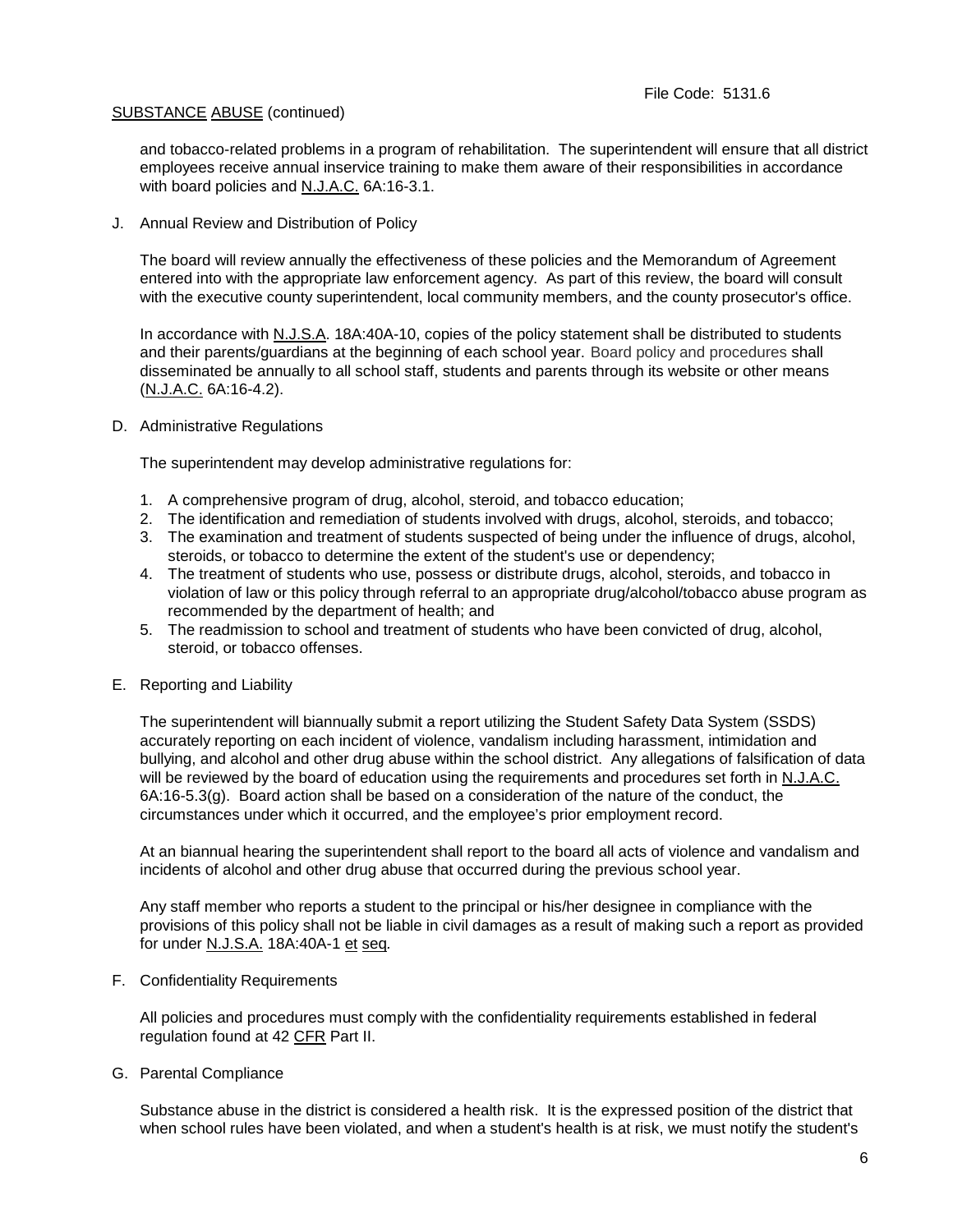parents/guardians and attempt to involve the family in the rehabilitation plan subject to the confidentiality restrictions of 42 CFR Part II.

| November 11, 2009                 |
|-----------------------------------|
| April 17, 2012, September 3, 2014 |
| August 2017                       |
| September 12, 2018                |
|                                   |

# Key Words

Drugs, Alcohol, Tobacco, Steroids, Substance Abuse, Smoking, Drinking, Drug Testing

| Legal References: N.J.S.A. 2A:62A-4 |                                                                        | Reports by educational personnel on dependency upon<br>or illegal use of controlled dangerous substances or use<br>of intoxicating vapor releasing chemicals; immunity from<br>liability |
|-------------------------------------|------------------------------------------------------------------------|------------------------------------------------------------------------------------------------------------------------------------------------------------------------------------------|
|                                     | N.J.S.A. 2C:29-3a                                                      | Hindering apprehension or prosecution                                                                                                                                                    |
|                                     | N.J.S.A. 2C:33-15                                                      | Possession or consumption of alcoholic beverage by<br>person under legal age, penalty                                                                                                    |
|                                     | N.J.S.A. 2C:33-16                                                      | Alcoholic beverages; bringing or possession on school<br>property by person of legal age; penalty                                                                                        |
|                                     | N.J.S.A. 2C:33-17                                                      | Offer or service of alcoholic beverage to underage<br>person; disorderly persons; exceptions                                                                                             |
|                                     | N.J.S.A. 2C:33-19                                                      | Paging devices, possession by students                                                                                                                                                   |
|                                     | N.J.S.A. 2C:35-1 et seq.<br>See particularly:                          | New Jersey Comprehensive Drug Reform Act of 1987                                                                                                                                         |
|                                     | N.J.S.A. 2C:35-7, -10                                                  |                                                                                                                                                                                          |
|                                     | N.J.S.A. 2C:35-2                                                       | <b>Definitions</b>                                                                                                                                                                       |
|                                     | N.J.S.A. 9:6-1 et seq.                                                 | Abuse abandonment, cruelty, and neglect of child; what<br>constitutes                                                                                                                    |
|                                     | N.J.S.A. 9:17A-4                                                       | Consent by minor to medical care or treatment; venereal<br>disease, sexual assault or drug use or dependency;<br>notice and report of treatment; confidentiality                         |
|                                     | N.J.S.A. 18A:25-2                                                      | Authority over students                                                                                                                                                                  |
|                                     | N.J.S.A. 18A:36-19.2                                                   | Student locker or other storage facility; inspections;<br>notice to students                                                                                                             |
|                                     | N.J.S.A. 18A:37-1                                                      | Submission of students to authority                                                                                                                                                      |
|                                     | N.J.S.A. 18A:37-2                                                      | Causes for suspension or expulsion of students                                                                                                                                           |
|                                     | N.J.S.A. 18A:38-25                                                     | Attendance required of children between six and sixteen,<br>exceptions                                                                                                                   |
|                                     | N.J.S.A. 18A:38-31<br>N.J.S.A. 18A:40A-1 et seq.                       | Violation of article by parents or guardian, penalties<br>Substance abuse                                                                                                                |
|                                     | See particularly:<br>N.J.S.A. 18A:40A-1, -2,<br>$-3, -4, -5,$ and $-9$ |                                                                                                                                                                                          |
|                                     | N.J.S.A. 18A:40A-22 to -25<br>N.J.S.A. 24:21-2                         | Random student drug testing<br>Definitions (New Jersey controlled dangerous<br>substances)                                                                                               |
|                                     | N.J.S.A. 26:3D-55 et seq.                                              | New Jersey Smoke-Free Air Act                                                                                                                                                            |
|                                     | N.J.A.C. 6A:8-3.1                                                      | Curriculum and instruction                                                                                                                                                               |
|                                     | N.J.A.C. 6A:9B-14.2                                                    | Student assistance coordinator                                                                                                                                                           |
|                                     | N.J.A.C. 6A:14-2.8                                                     | Discipline/suspension/expulsion                                                                                                                                                          |
|                                     | N.J.A.C. 6A:16-1.1 et seq.<br>See particularly:                        | Programs to Support Student Development                                                                                                                                                  |
|                                     |                                                                        |                                                                                                                                                                                          |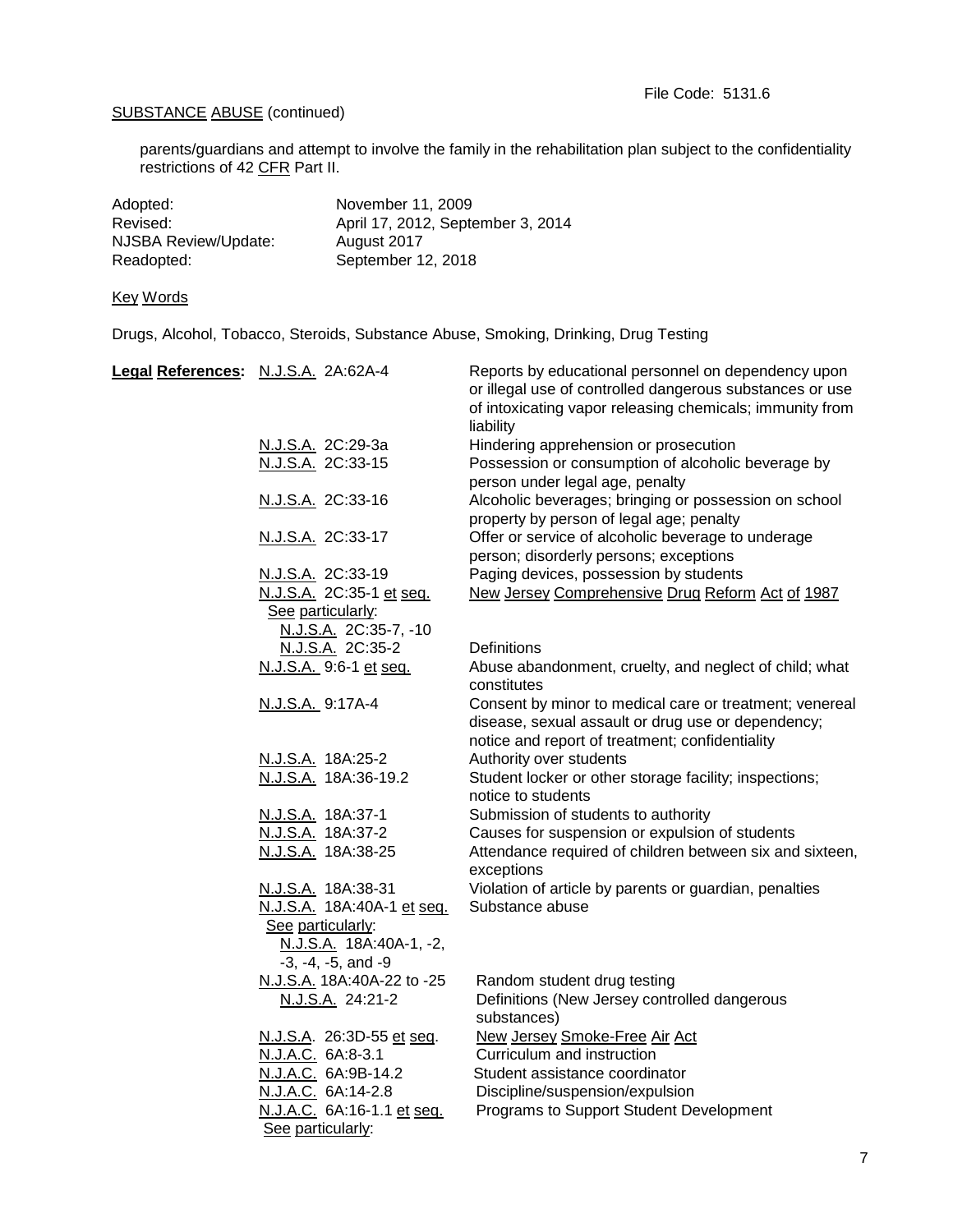N.J.A.C. 6A:16-4.4 Voluntary policy for random testing of student alcohol or See also: other drug use. N.J.A.C. 6A:16-1.3, -2.2, -2.4, -3.1, -3.2, -4.1 through -4.3, -5.3, -6.1 -6.5

Drug Free Workplace Act of 1988 Enacted November, 1988 (Pub. L. 100-690, Title V, Subtitle D) 102 Stat. 4305-4308

Regulations Under Drug Free Workplace Act, C.F.R. 4946 (1/31/89)

42 CFR Part 2--Confidentiality of alcohol and drug abuse patient records

F.G. v. Bd. of Ed. of Hamilton, 1982 S.L.D. 382

G.L.H. v. Bd. of Ed. of Hopewell Valley Regional School District, et al., 1987 S.L.D. April 20, aff'd St. Bd. 1987 S.L.D. Sept. 2

State in re T.L.O., 94 N.J. 331 (1983), reversed on other grounds, New Jersey v. T.L.O., 569 U.S. 325 (1985).

State of New Jersey v. Jeffrey Engerud, 93 N.J. 308 (1983)

Honig v. Doe 484 U.S. 305 (1988)

Vernonia School District v. Acton, 515 U.S. 646 (1995)

In the Matter of the Tenure Hearing of Graceffo, 2000 S.L.D. (September 2002)

Board of Education of Independent School District No. 92 of Pottawatomie County et al. v. Earls et al., 536 U.S. (2002)

Every Student Succeeds Act of 2015, Pub.L. 114-95, 20 U.S.C.A. 6301 et seq.

The New Jersey School Search Policy Manual, New Jersey Attorney General (1998)

A Uniform State Memorandum of Agreement Between Education and Law Enforcement **Officials** 

#### **Possible**

| Cross References: *1120 |                | <b>Board of Education Meetings</b>                  |
|-------------------------|----------------|-----------------------------------------------------|
|                         | *1330          | Use of school facilities                            |
|                         | *1410          | Local units                                         |
|                         | $*4131.1$      | Inservice education/visitations/conferences         |
|                         | *4231.1        | Inservice education/visitations/conferences         |
|                         | *5114          | Suspension and expulsion                            |
|                         | *5124          | Reporting to parents/guardians                      |
|                         | *5125          | Student records                                     |
|                         | *5131          | Conduct/discipline                                  |
|                         | *5131.7        | Weapons and dangerous instruments                   |
|                         | *5141.3        | Health examinations and immunizations               |
|                         | *5141.21       | Administering medication                            |
|                         | *5145.12       | Search and seizure                                  |
|                         | *6145.1/6145.2 | Intramural competition; interscholastic competition |